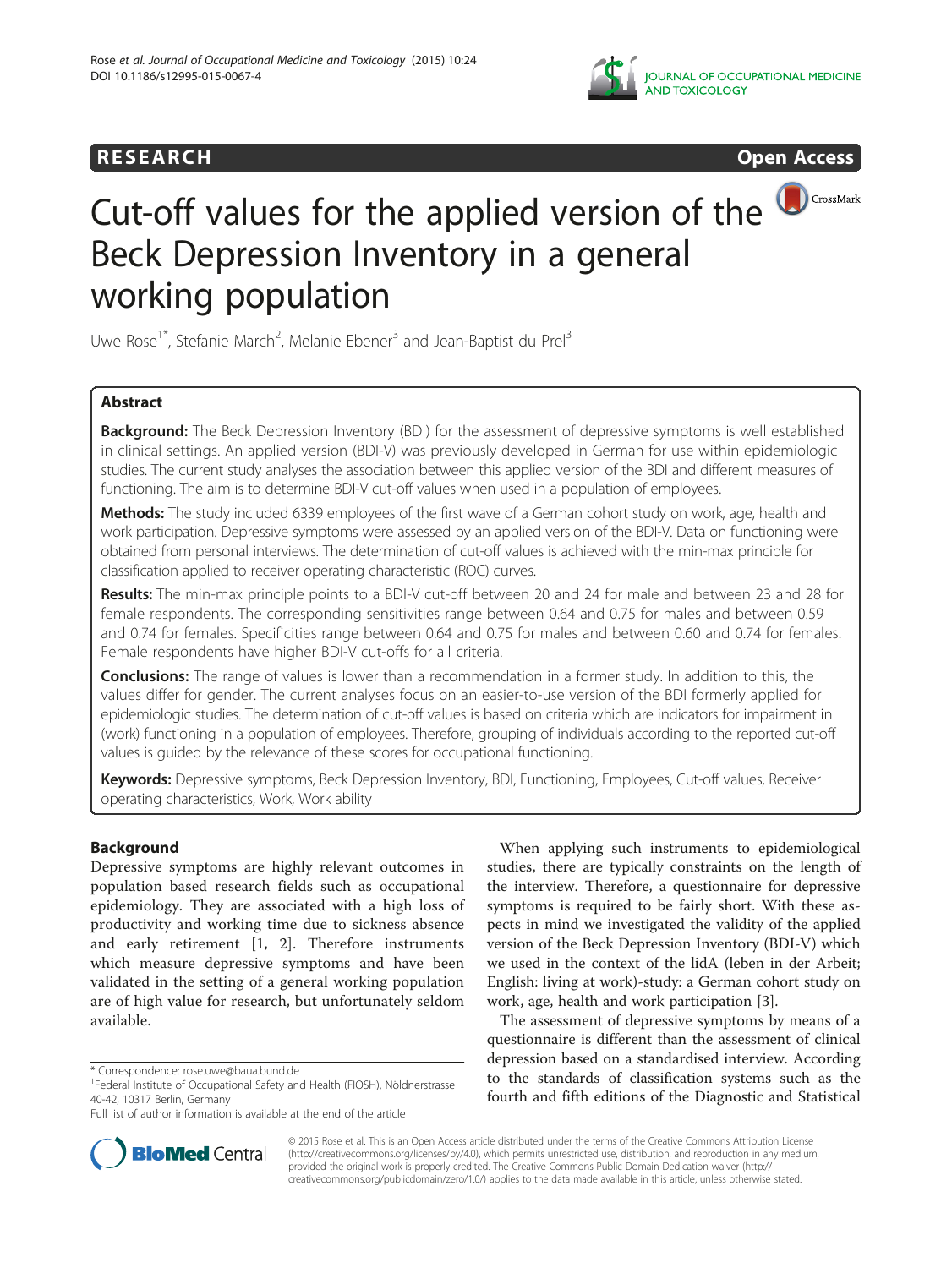Manual of Mental Disorders (DSM) of the American Psychiatric Association [\[4](#page-7-0), [5\]](#page-7-0) a major depressive episode is diagnosed by a standardised interview. The diagnosis is based on a set of diagnostic criteria, and the application of a rule for classification. Starting with depressed mood and loss of interest or pleasure, the patient is asked about a pattern of symptoms (i.e. changes in appetite, sleep disturbances etc.). A further criterion for an episode is met when the symptoms cause clinically significant distress or impairment in important areas of functioning.

In contrast to the assessment by a clinician using specific criteria there is a long-standing tradition of selfreported measures of depressive symptoms. One example is the BDI. Respondents have to choose one statement from a list of four which best describes how they have been feeling during the past week up to and including the date of assessment. The aggregation of item responses to a score allows for an assessment of depression symptoms severity. A higher score might be an indication for a greater impairment in different areas of life. But this association is only an assumption and is not based on the direct assessment of "an impairment in social, occupational, or other important areas of functioning" in the DSM-V (p.161, [\[5](#page-7-0)]).

This DSM criterion is very similar to "activity limitations" as described in the International Classification of Functioning, Disability, and Health (ICF) coordinated by the WHO [\[6](#page-7-0)]. The classification system of the ICF goes beyond the diagnosis of particular patterns of symptoms and signs: It focuses on the effects of a health condition on the person and her functioning [[7](#page-7-0)–[9\]](#page-7-0). These effects are classified by performance in daily activities and by participation in life situations, while considering the environmental and personal factors that affect psychological health [\[7](#page-7-0)–[9\]](#page-7-0). In this sense, self-report measures are narrowed in their assessment to symptomatology and do not provide a direct link to consequences for a person's daily functioning. Such reduction to symptomatology as found in typical self-reporting instruments is not a hidden fault or shortcoming. It is rather a prerequisite for establishing the validity of scores in depression inventories by appraising the evidence with regards to their relation to other relevant criteria. This procedure for a validation is in line with "The Standards for Educational and Psychological Testing" [\[10\]](#page-7-0), which describe several sources of evidence to illuminate different aspects of validity even in the absence of a gold standard for testing.

The starting point for the current study is an applied version of the original BDI [[11](#page-7-0), [12\]](#page-7-0). This instrument is well established in clinical settings. It has been modified for applications in survey research. Criterion-referenced validity of this applied version of the BDI (German BDI-V) was investigated [\[13\]](#page-7-0) using correlations between the BDI-V and similar or convergent self-rating scales of depression. Moreover, Schmitt et al. [[13\]](#page-7-0) compared the scores between different clinical and nonclinical samples. This kind of evidence supports the assumption that all these instruments are similar representations of the same concept (depression). But the relationship between BDI-V and other external criteria like general functioning in relevant areas of life remains unclear, whereas both aspects are part of standardised clinical interviews. Therefore, the current analysis will examine these aspects of general functioning and work ability, including their association with the BDI-V scores, in a sample of middle-aged employees. The main aim is the determination of BDI-V cut-off values with reference to functioning.

### Methods

### Design

lidA is a German prospective cohort study in which individuals will be followed up in three year intervals. The study investigates the associations of work, health and employment in an ageing work force. The current validation study is based on respondents from the first wave. The focus was on the association between depressive symptoms and functioning. The responses regarding functioning were obtained by a computer assisted personal interview (CAPI). Depressive symptoms were assessed by the BDI-V (see below). The BDI-V used was a paper and pencil version returned to the interviewer in a closed envelope.

#### Sample

Employees were recruited in the frame of the first wave of the German lidA-cohort study, which targets work, age, health and work participation in employees born in 1959 and 1965. Forming part of the German baby-boom generation, these employees are highly relevant for lidA's primary research goal [\[3\]](#page-7-0). The response rate was 27.3 percent. The sample was selected in a two stage random process: First 222 sample points from all over Germany were randomly chosen. Second, 6585 study participants were randomly selected from the database of the Institute for Employment Research (IAB) of the Federal Employment Agency on the reference date 31th December 2009. This data, also referred to as Integrated Employment Biographies (IEB), includes all German employees subject to social insurance contributions. Persons who are unemployed, self-employed, freelancers as well as civil servants are excluded by definition [\[3](#page-7-0)].

Following the International Labour Organization (ILO), an employee is defined as a person who works at least one hour a week [\[14\]](#page-7-0). Thus 6339 employees were available for this analysis.

In Germany, there are extensive legal requirements for data protection. Therefore, an application process in accordance with German social legislation was required to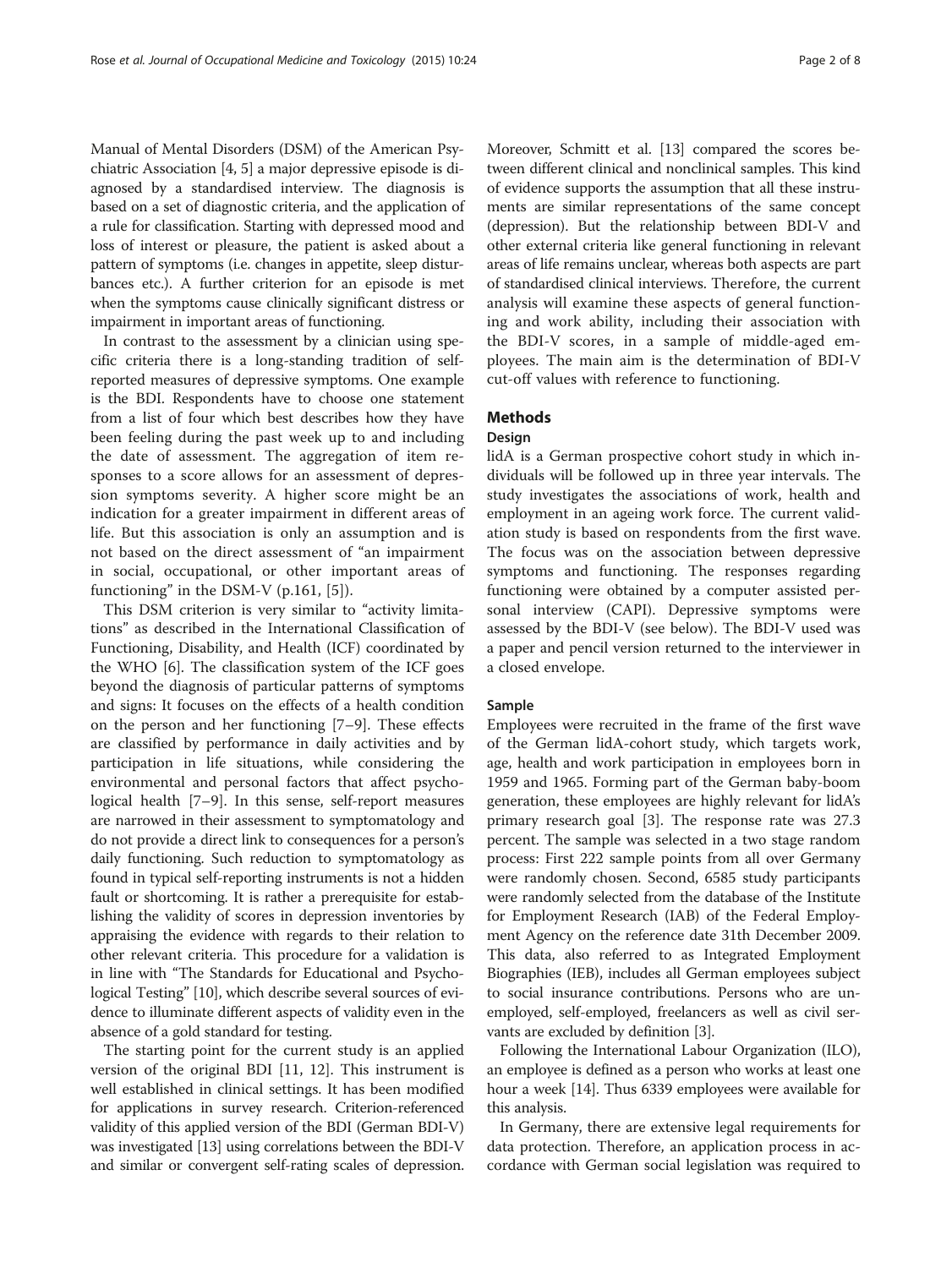carry out the sampling procedure [\[15\]](#page-7-0). The approval was issued by the ethics commitee of the University of Wuppertal.

#### Measurements

In the original version of the BDI depressive symptoms are assessed by 21 typical symptoms, each with four statements ranked according their severity level and resulting in 84 statements. The wording of items and comprehensiveness of the questionnaire's structure might be well suited for a clinical setting, but the applicability of the BDI in epidemiological studies is limited by the length of the instrument. This was part of the motivation behind constructing an applied version of the BDI in German by Schmitt et al. [[13](#page-7-0)]. For this reason, only 20 items from the original BDI were selected. One item about weight loss was dropped. Instead of the original BDI consisting of four statements for each symptom, only one statement is used in the simplified version. This sole statement serves as a reference point when participants are asked to rate their frequency of experience by using a simple six-level scale. The range of the sum scores goes from 0 to 100. Schmitt et al. [\[13\]](#page-7-0) compared the reliability of the original BDI and their simplified version: Cronbach's alpha of the original version was lower ( $\alpha$  = 0.84) than that of the simplified version ( $\alpha$  = 0.94). The simplified BDI and the original version correlated with  $r = 0.83$ . This high degree of convergence supported by the results of a confirmatory factor analysis showed only a slight deviation from perfect measurement equivalence, in spite of the higher efficiency of the applied BDI-V. Moreover, norm values are provided by Schmitt et al. [\[16\]](#page-7-0) based on a sample from the general population in Germany. Criterionreferenced validity was investigated [[13](#page-7-0)] by correlations between BDI-V and similar or convergent self-rating scales of depression and by comparing the score of BDI-V between different clinical and nonclinical samples. This kind of evidence supports the assumption that all these instruments are similar representations of the same concept (depression).

Two items of the Work Ability Index [\[17\]](#page-7-0) were selected in order to define dichotomous criteria for functioning at work:

- The respondents are asked "How do you rate your current work ability with respect to the physical demands of your work?" (Work ability - physical), and
- "How do you rate your current work ability with respect to the mental demands of your work?" (Work ability - mental)

The response categories for both items are "very good", "rather good", "moderate", "rather poor", "very poor". The cut-off is made between "moderate" and "rather poor".

Three items of the CAPI were extracted from the modified German version of the SF-12 [[18](#page-7-0)]. They are related to mental health, emotional problems and social limitations: "During the last four weeks, how often did you feel that due to …"

- "mental health or emotional problems you achieved less than you wanted to at work or in everyday activities?" (SF-12 role emotional 1),
- "mental health or emotional problems you carried out your work or everyday tasks less thoroughly than usual?" (SF-12 role emotional 2),
- "physical or mental health problems you were limited socially, that is, in contact with friends, acquaintances, or relatives?" (SF-12 social functioning).

The response categories for these three items are "always", "often", "sometimes", "almost never", and "never". The cut-off was made between "sometimes" and "almost never".

#### Statistical analysis

Criterion referenced validity of the BDI-V was assessed by the rank correlation between BDI-V score and the values of five indicators of functioning. Receiver operating characteristic (ROC) analysis was used to define cut-off values for the BDI-V (Figs. [1](#page-3-0) and [2](#page-3-0)). ROC curves originate from signal detection theory and were later introduced in medicine to validate and improve diagnostic measures [\[19](#page-7-0)]. In the classical paradigm for evaluating test performance, the result of an index test is compared with a reference test, typically an instrument widely accepted as a gold standard. An example is liver biopsy as the standard for evaluating liver fibrosis. Such a gold standard as this is to date not available for depressive symptoms. There are however in the field of psychometrics other strategies to evaluate the validity of an index test [[10\]](#page-7-0). An important source for interpretations and inferences of validity is evidence based on relations to other variables. The current analysis focusses on the relationship of the BDI-V to other variables relevant to the participants' daily functioning and ability to work. ROC curve analysis is then carried out on the basis of these other variables serving as external criteria. BDI-V values were chosen for optimally distinguishing cases with impaired functioning in different areas of life. Participants who have a sum-score above a given cut-off value are cases with impairment. Those below are non-cases. Within a range from 0 to 100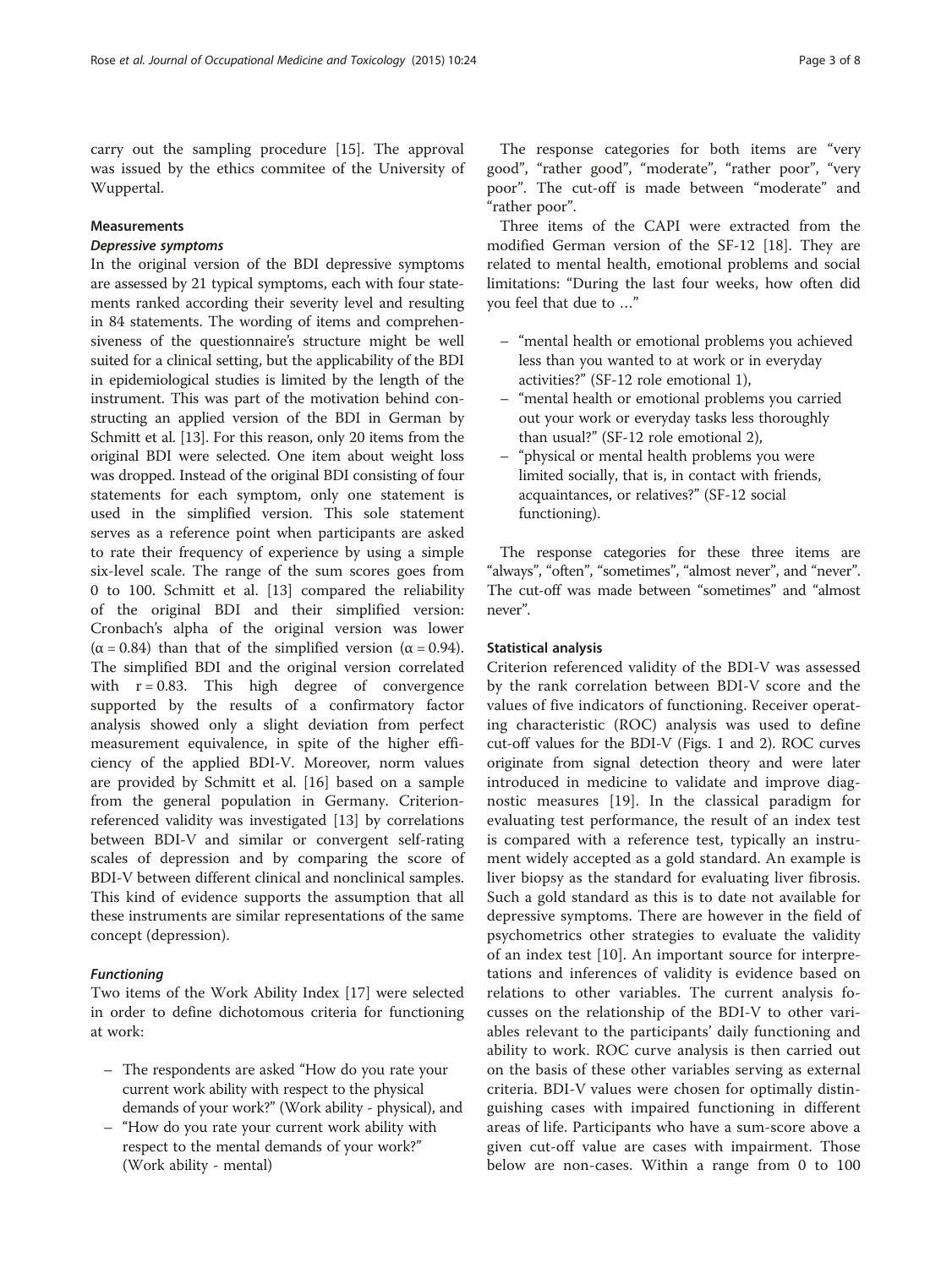<span id="page-3-0"></span>Rose et al. Journal of Occupational Medicine and Toxicology (2015) 10:24 Page 4 of 8



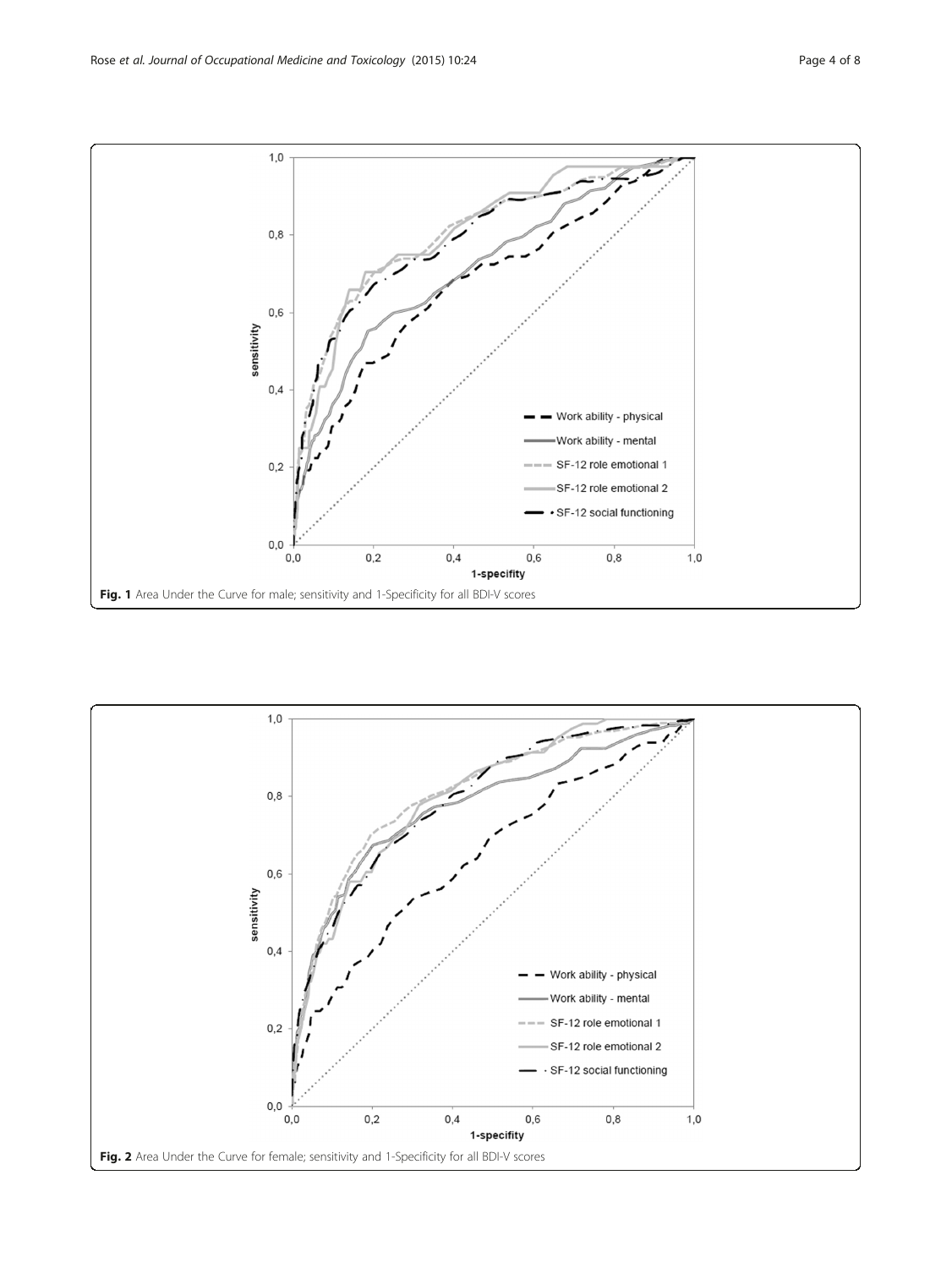there are 100 possible cut-off values each corresponding to a cumulative percentage. This cumulative distribution is used for the computation of sensitivity (SENS) and specificity (SPEC). The misclassification of cases and non-cases is given by  $1$  – sensitivity  $(1 -$ SENS) and  $1$  – specificity ( $1$  – SPEC). The area under the curve (AUC) indicates the accuracy of the instrument to detect impairment. It is generated by plotting 1 – SPEC against SENS (see e.g. [\[19](#page-7-0)]). There are different strategies and rules to determine the optimal cut-off and to reduce the risk for misclassification  $(1 -$  SENS, 1 – SPEC). One common approach is the computation of the Youden-Index  $(Y)$ :  $Y = SENS + SPEC - 1$  for each possible cut-off. The optimal cut-off is then indicated by the highest Y-value. This rule however allows low values of SENS to be compensated by high values of SPEC and vice versa. Such a compensation is avoided by computing the maximum of both errors in classification. The subsequent selection of a cut-off is based on a minimization of these maximum errors (min-max principle) [[20](#page-7-0)].

#### Results

#### Sample characteristics

All participants were born in either 1959 or 1965. The predominant employment status among men in these birth cohorts is full time employment (94.7 %), only 3.3 % of the male employees worked part-time (Table 1). The latter is more frequent among women (45.8 %) while 43.4 % were in full-time work. Changes in the employment status (unemployment etc.) are possible due to the time lag between the sampling of addresses and the date of interview in the field. On the other hand, the

Table 1 Sample characteristics

percentages for the remaining categories (including less than part-time work) are 2.0 % for male and 10.8 % for female respondents. The most prevalent category for the highest school leaving qualification is intermediate qualification with a higher percentage among female (48.0 %) than male respondents (34.7 %). Civil servants, selfemployed, and freelancers were excluded from the sampling process. The distribution for net income on this background is characterized by low (male 4.3 %, female 38.1 %) and middle income (male 37.5 %, female 43.8 %).

The median value for BDI-V among males is 16 (central 95 %: 0–50) and among females 20 (central 95 %: 1–56). Both age cohorts are represented by the same median value (18). The lowest value within the central 95 % of the BDI-V distribution for both age cohorts is 1, whereas the highest values are 52 and 55 for 1959 and 1965 cohorts, respectively.

#### Analysis of the BDI-V scores

Among male participants the correlation of the BDI-V scores with five criteria was computed using Kendall Tau<sub>b</sub>. Higher values for this rank correlation were found for three criteria: -0.37 for impairment of everyday activities (SF-12 role emotional 1), -0.35 for impairment of everyday tasks (SF-12 role emotional 2), -0.35 for impairment of social functioning (SF-12 social functioning). Smaller (positive) correlations were found for the physical dimension of work ability (Work ability - physical) (0.21) and the mental dimension (Work ability - mental) (0.30).

The correlations among female participants were -0.39 (SF-12 role emotional 1), -0.34 (SF-12 role emotional 2), -0.38 (SF-12 social functioning), with physical dimension of work ability at 0.22 and mental dimension

| Variable                          |                       | Males |        | Females |        |
|-----------------------------------|-----------------------|-------|--------|---------|--------|
|                                   | $\Gamma$              | 2,552 | 47.2 % | 2,860   | 52.8 % |
| Highest school leaving graduation | Low graduation        | 781   | 30.6 % | 544     | 19.0 % |
|                                   | Middle graduation     | 886   | 34.7 % | 1,374   | 48.0 % |
|                                   | High graduation       | 837   | 32.8 % | 899     | 31.4 % |
|                                   | Other/w.o. graduation | 51    | 2.0 %  | 309     | 10.8 % |
| Employment status                 | Full time             | 2,417 | 94.7 % | 1,242   | 43.4 % |
|                                   | Part time             | 84    | 3.3 %  | 1,309   | 45.8 % |
|                                   | Other                 | 51    | 2.0 %  | 309     | 10.8 % |
| Personal net income               | <1000 Euro            | 109   | 4.3 %  | 1,091   | 38.1 % |
|                                   | 1000 - < 2000 Euro    | 958   | 37.5 % | 1,254   | 43.8 % |
|                                   | 2000 - < 3000 Euro    | 838   | 32.8 % | 312     | 10.9 % |
|                                   | 3000 - <4000 Euro     | 287   | 11.2 % | 49      | 1.7 %  |
|                                   | $\geq$ 4000 Euro      | 242   | 9.5 %  | 25      | 0.9%   |
|                                   | Missing data          | 118   | 4.6 %  | 129     | 4.5 %  |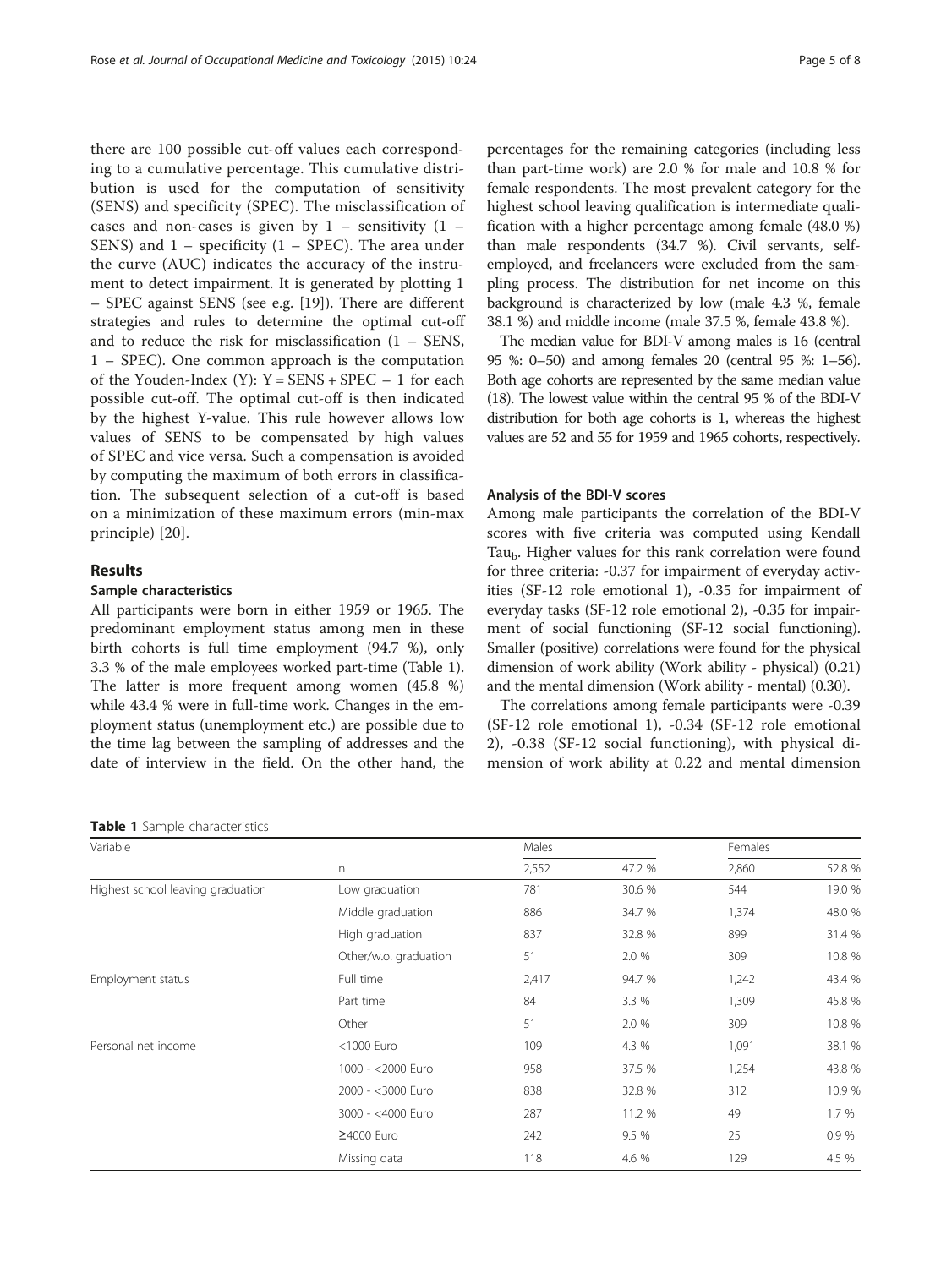of work ability at 0.27 (Table 2). These associations are mirrored in the values of AUC in Tables 3 and 4.

The min-max principle points to a BDI-V-cut-off between 20 and 24 for male and between 23 and 28 for female respondents. The resulting cut-offs depend on the criteria and the corresponding sensitivities ranges: They are between 0.64 and 0.75 for males and between 0.59 and 0.74 for females (Tables 3, 4). Specificity ranges between 0.64 and 0.75 for males and between 0.60 and 0.74 for females. Female respondents have higher BDI-V cut-offs for all criteria.

### **Discussion**

The BDI was primarily constructed as an instrument for use in clinical settings. By contrast, the applied version BDI-V was tested within a general population [\[16](#page-7-0)]. To the best of our knowledge this is the first time that the validity of the instrument has been investigated within a general working population.

The sample of the current study comprises workers who – despite possible impairments to health and functioning – are still employed. This is an important difference to those studies which include clinical samples of participants who are not at work for health reasons. Moreover, the selected sampling frame also had an influence on the decision to use work ability and functioning as relevant criteria for a validation. Our strict focus on employees is a major difference to the studies of Schmidt et al. [\[13](#page-7-0), [16\]](#page-7-0).

The distribution of BDI values differs between a clinical setting and a general working population. In a clinical setting there is mainly a need to differentiate between moderate and severe types of depressive episodes. In contrast, high depression scores are less common among employees. Furthermore, there is some evidence that the BDI provides more detailed information about higher severity levels than other depression scales [\[21\]](#page-7-0).

Beyond the distributional aspects, there is an important difference between the application of the BDI and an assessment of major depression by a clinical interview. The latter addresses depressive symptoms along with questions towards impairment or functioning. Hence,

Table 2 Rank Correlations (Kendall Tau b) with BDI-V

| Variable                             | Males ( $n = 2,552$ ) | Females ( $n = 2,860$ ) |
|--------------------------------------|-----------------------|-------------------------|
| Work ability - physical <sup>a</sup> | $0.21*$               | $0.22*$                 |
| Work ability - mental <sup>a</sup>   | $0.30*$               | $0.27*$                 |
| SF-12 role emotional 1               | $-0.37*$              | $-0.39*$                |
| SE-12 role emotional 2               | $-0.35*$              | $-0.34*$                |
| SF-12 social functioning             | $-0.35*$              | $-0.38*$                |
|                                      |                       |                         |

<sup>a</sup>reversed coding for Work ability,  $* p < .01$ 

Table 3 BDI cut-off score, sensitivity, 1 - specificity, min-max, AUC for different criteria for male ( $n = 2.552$ )

| Criterium                            | BDI-V Score SENS 1 - SPEC min- max AUC |      |      |      |      |
|--------------------------------------|----------------------------------------|------|------|------|------|
| Work ability - physical <sup>a</sup> | $\geq 20$                              | 0.64 | 0.36 | 0.36 | 0.68 |
| Work ability - mental <sup>a</sup>   | $\geq 20$                              | 0.65 | 035  | 0.35 | 0.72 |
| SF-12 role emotional 1               | > 24                                   | 0.73 | 025  | 0.27 | 0.81 |
| SF-12 role emotional $2 \geq 24$     |                                        | 0.75 | 026  | 0.26 | 0.81 |
| SF-12 social functioning $\geq$ 23   |                                        | 0.71 | 0.27 | O 29 | 0.79 |
|                                      |                                        |      |      |      |      |

<sup>a</sup>reversed coding for Work ability

the association between depressive symptoms and impairment is part of the diagnosis. This association is not known for the BDI-V, it is rather an assumption which formed a focus of the current study. Evidence for this association is given by rank correlations with five indicators and their corresponding AUC values, confirming the criterion referenced validity of the BDI-V. However, these results give no indication on how to classify persons as impaired or not impaired on the basis of a particular cut-off. A cut-off value given for a revised form of the original BDI is a score of 18 [\[22](#page-7-0)]. But a direct comparison of scores between the BDI and the BDI-V is not possible due to the different ranges of the two instruments. The revised BDI contains the 21 items of the original BDI and the sum scores cover a range from 0 to 63. The BDI-V contains 20 items and the range for scores goes from 0 to 100. In both cases the relevant cut-off value is contained within about the first third of the range, which indicates a clinically relevant depression in the framework of a validation of the revised BDI (BDI-II [\[23](#page-7-0)]). The selection of an appropriate cut-off value for depressive symptoms as assessed by the BDI-V depends firstly on their relation to general functioning and work ability and secondly, on the negative consequences of low sensitivity or specificity. If sensitivity is too low, there is a higher risk for misclassification by overlooking relevant impairments in the general functioning and work ability of employees. Otherwise, low specificity would result in employees with moderate depressive symptoms being classified as impaired even though they are not. Thus we are aware that methods used to determine a cut-off value for a

Table 4 BDI cut-off score, sensitivity, 1 - specificity, min-max, AUC for different criteria for female ( $n = 2,860$ )

| Criterium                            | BDI-V Score SENS 1 - SPEC min- max AUC |      |      |      |      |
|--------------------------------------|----------------------------------------|------|------|------|------|
| Work ability - physical <sup>a</sup> | $\geq$ 23                              | 0.59 | 0.40 | 0.40 | 0.65 |
| Work ability - mental <sup>a</sup>   | $\geq$ 27                              | 0.72 | 0.29 | 0.29 | 0.78 |
| SF-12 role emotional 1               | $\geq$ 28                              | 0.74 | 026  | 0.26 | 0.81 |
| SF-12 role emotional 2               | > 28                                   | 0.70 | 0.28 | 0.30 | 0.80 |
| SF-12 social functioning $\geq 26$   |                                        | 0.71 | 0.30 | 0.30 | 0.79 |

<sup>a</sup>reversed coding for Work ability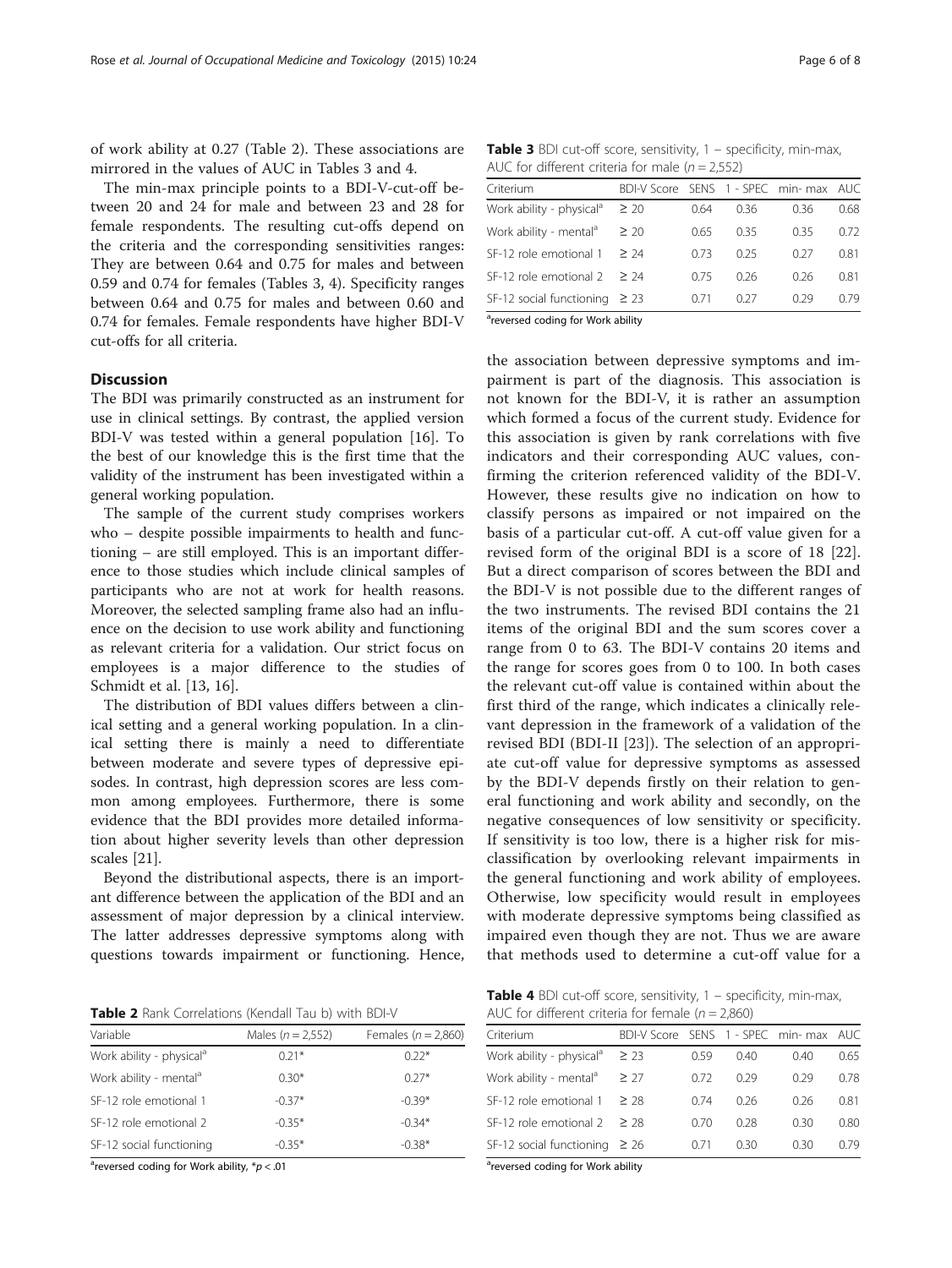meaningful dichotomy in reference to the association of depressive symptoms with general functioning and work ability should be both sensitive as well as specific. We chose the min-max principle as an appropriate method for finding an optimal cut-off value by minimizing both types of misclassification [\[20\]](#page-7-0).

One of the most striking results of our study was the difference in the cut-off-values between women and men, with higher values for women. This might be related to the observation of Schmitt et al. [\[16](#page-7-0)] that women in general have a higher average level of BDI-V scores than men. Higher levels of depression in women have also been reported in several other studies using different instruments to measure depressive symptoms (e.g., [\[24](#page-7-0)–[26\]](#page-7-0)). The higher threshold for women could be the result of a tendency for symptom aggravation in women or a tendency for underreporting of depressive symptoms in men. An alternative explanation could be that women and men did report their depressive symptoms accurately but the coping strategies for depressive symptoms are more efficient in women than in men. In this case, similar levels of depressive symptoms in women and men would result in less impairment for women. A third explanation could be that women and men reported differently on the scales of general functioning and work ability. Then women would have a tendency to overestimate or men to underestimate their general functioning and work ability at a given level of depressiveness. All these explanations would lead to higher cut-off values in women than in men and have to be studied further in future investigations.

The overall response rate of our investigation was quite low at 27.3 %. However, a selectivity analysis of our study sample was carried out to investigate possible sources of bias. In comparison to the sampling frame of all employees subject to social security contributions, only minor differences were found in 16 crucial sociodemographic variables [[27\]](#page-7-0). It is therefore likely that our responders are highly representative of all participants in the sampling frame selected for this study. Some limitations to the external validity of our investigation should be mentioned. One serious limitation is that only two age groups (1959, 1965) were included in our validation study. Therefore our results regarding cut-off values may be restricted to these middle-aged employees, meaning that these cut-off values might be not comparable to those of other age groups. This assumption, however, should be investigated by future studies. Another limitation is that our working population includes only employees subject to social security contributions. Although this applies to the vast majority of German employees, we can only hypothesize about the situation of civil servants, self-employed persons and freelancers. Furthermore, missing values could have introduced

some sort of bias in our results. As the percentage of missing values, especially in the BDI-V, was not negligible in our data set, selection bias cannot be excluded. This is due to the possibility that the percentage of nonresponders is either positively or negatively associated with the amount of depressive symptoms. Last but not least this is an exploratory data analysis. These considerations should be addressed in future investigations.

#### Conclusion

It is our view that the question of whether higher BDI-V values indicate a reduction in general functioning and work ability as a consequence of a depressive mood is highly relevant in a work setting: When exceeding a certain threshold, the impairment of general functioning in the daily lives and work ability of employees may lead to a loss of productivity, higher absenteeism and higher retirement rates. This is especially a challenge for ageing societies as is the case in Germany [[28\]](#page-7-0). Moreover, the use of cut-off values in the BDI-V for indicating relevant impairments in functioning and work ability is also interesting at an individual level, e.g. within the context of examinations by occupational physicians. Lastly, a more efficient assessment of depressive symptoms by means of validated instruments and the availability of cut-off values would have great practical value in the fields of occupational research and public health.

The current study focussed on a subset of indicators for functioning and work ability. The selection was predetermined by the availability of adequate instruments and variables. However, there are other options in the choice of instruments and variables beyond those realised in this study. This leads to the question of how these associations and cut-off values would be related when other indicators are simultaneously considered. The use of other indicators in further replication studies for the purpose of establishing consistency would be an important additional step in the validation of the BDI-V.

#### Competing interests

The authors declare that they have no competing interests.

#### Authors' contributions

All authors contributed to the design and concept of the study. UR introduced the decision criterion. ME and SM performed the statistical analysis. All authors contributed to the interpretation of the results. UR and JP drafted main parts of the manuscript. All authors revised the manuscript critically. All authors read and approved the final manuscript.

#### Acknowledgement

The authors would like to thank the participants of the study. The authors would also like to thank Jon Scouten and Enno Swart for critical review of the text, Inna Friedland for assistance in the preparation of the text and would like to thank the Pearson Assessment & Information GmbH for permission to use the BDI-V-questionnaire.

Primary financial support was provided for SM and JP by the German Federal Ministry of Education and Research [grant numbers 01ER0825, 01ER0826, 01ER0827 and 01ER0806], for ME by the University of Wuppertal, and